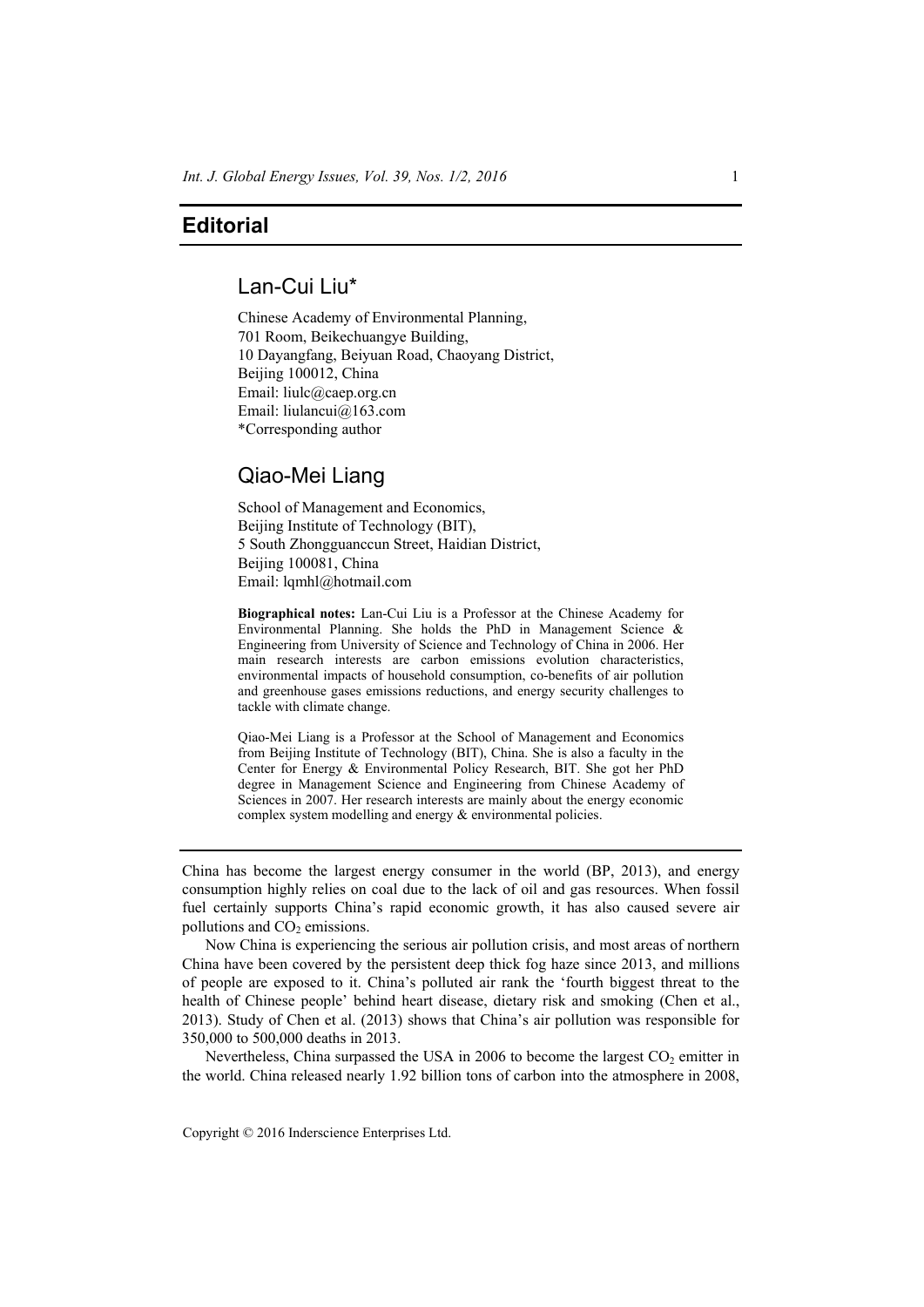### 2 *L-C. Liu and Q-M. Liang*

which is twice as much as it emitted in 2002; China accounts for nearly 20% of global CO2 emissions and 50% of the global increase from 2002 to 2008 (Boden et al., 2012). According to the IEA, China's  $CO<sub>2</sub>$  emissions will equal the sum of the emissions of the USA and the countries comprising the European Union in 2015 and is expected to surpass the total emissions of the OECD countries in 2030 (IEA, 2011).

Chinese environmental problems related to energy consumption pose a serious threat to the quality of life and the wellbeing of the country's present and future generations. Understandably, China faces a significant challenge in dealing with these problems. It is the purpose, therefore, of this special issue to assist global readers of *International Journal of Global Energy Issues* to better understand the challenges that the Chinese government faces in implementing air pollution and carbon emissions reduction policies.

The first paper, 'A weighted Gini coefficient and Theil index-based approach for estimating the spatial disparity in energy efficiency in China' by Chao Feng et al., examines China's spatial disparity in energy efficiency based on the Gini coefficient and Theil index, and discusses the contributions of inter- and intra-regional disparities through a decomposition model of the Theil index. They found that the disparity in regional energy efficiency in China has decreased steadily since 2004.

In China's 12th Five Year Plan (FYP), Chinese government set bounded targets for emissions reductions of  $SO<sub>2</sub>$ ,  $COD$ ,  $NOX$ , ammonia-nitrogen and the decline of energy intensity and  $CO<sub>2</sub>$  emissions intensity. Ke Wang and Yingnan Liu analyse the situations of energy conservation and emission reduction in both China and its provinces. They found that in spite of the accelerating decrease in 2013, the task for 2014–2015 is still challenging. At the provincial level, situations in different regions vary significantly. The other paper, 'Coordinated development of energy-saving and emission-reduction evolution systems in the Yangtze River delta' by Min Fu et al., studies the coordinated development of energy saving and energy reducing systems by using adaptive pulse control.

The rest five articles focus on China's carbon emissions and related policies. The fourth paper, 'An assessment of  $CO<sub>2</sub>$  emissions: is China's tertiary industry environmentally friendly?' by Wen-jing Yi et al., uses an input-output model to assess the direct and indirect  $CO<sub>2</sub>$  emissions caused by the production behaviours of tertiary industry. Their results showed that  $17.4\%$  of national  $CO<sub>2</sub>$  emissions in 2007 were from tertiary industry, and just 3.02% of this was direct emissions, so they conclude that it is not environmentally friendly with respect to  $CO<sub>2</sub>$  emissions. Zhansheng Zhang and Jianhua Ping discuss the importance of greenhouse gases control conducted in environmental impact assessment of construction projects.

Chinese government pays great attention to carbon trading market; 'Gradually promote the establishment of a carbon trading market' was proposed firstly in China's 12th FYP. In November 2011, seven carbon trading market pilots were determined based on the requirement of National Development and Reform Commission (NDRC). Yue-Jun Zhang reviews current related research progress on carbon trading market mechanisms, mainly including carbon emissions allowance allocation, carbon asset pricing and carbon price risk measurement. Mingrong Wang et al. examine the allocation efficiency for carbon emission rights. Zhen-Hua Feng et al. analyse optimal hedge of EU ETS using non-expected utility model and hedging cost model. Their results show that investors prefer to hold spot goods in carbon market in 2008–2012 than in 2005–2007, and the optimal hedging ratio in carbon market is lower than general market.